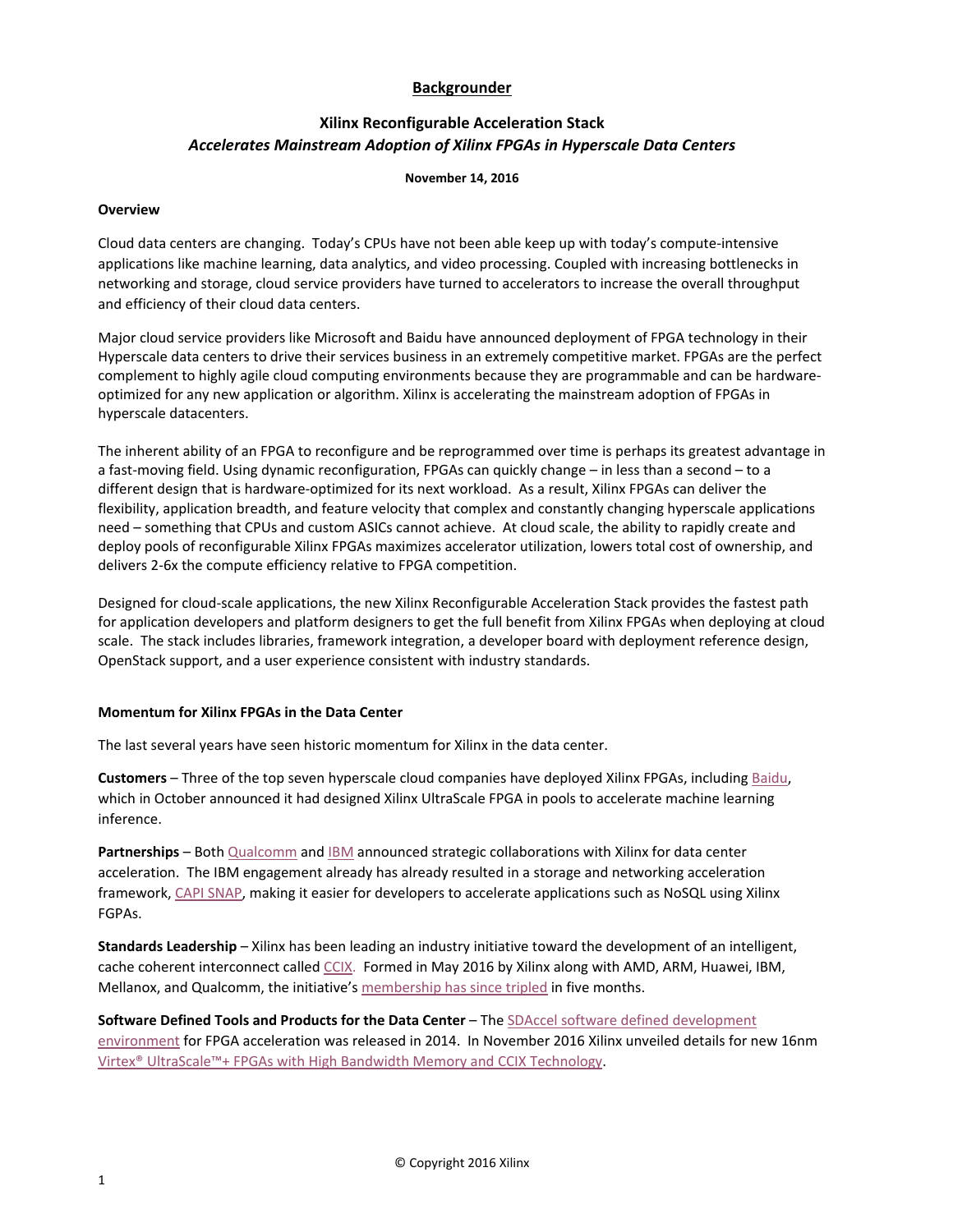# **Highest Application Breadth and Accelerator Utilization**

An accelerator can be fast at a certain workload, but it also must be judged on its ability to lower the overall cost of operation of a data center. Figure 1 lists the options for accelerating data center workloads: CPU, Custom ASIC, GPU, and FPGA.

There are two significant factors in determining the TCO for acceleration technology: the breadth of applications (or functions) for which the accelerator is used and how easily and efficiently the accelerator can be provisioned and pooled for these applications, determining accelerator utilization.



Given their programmable and reconfigurable nature, FPGAs provide the most application breadth, spanning from compute to storage to network acceleration workloads. In addition, FPGAs are typically deployed in a pooled configuration, enabling high utilization across a full breadth of applications.

GPUs and custom ASICs are also deployed in a pooled configuration for high utilization. However, neither can support the breadth of applications. The lack of reconfigurability limits them to workloads that are well aligned to their fixed hardware architectures. Additionally, the significant design investment, risk and cost outlay to create a custom ASIC makes this approach less economical than an FPGA.

Finally, Intel's stated strategy to provide integrated CPU-FPGA designs limits application breath and accelerator utilization, placing them in 'no man's land'. These devices are constrained by power density, typically restricting the FPGA to low/mid-range devices and workloads. Being integrated on the CPU package also limits the ability to pool accelerators, dramatically lowering their utilization.

#### **Xilinx FPGAs Deliver 2‐6x the Compute Efficiency**

Taking a closer look at Xilinx vs. Intel/Altera, figure 2 shows a compelling 2‐6x compute efficiency advantage relative to Altera standalone FPGAs with considerably higher utilization relative to Intel integrated MCMs (as described above).

With respect to compute efficiency, Xilinx's advantages are derived from superior DSP architecture, memory hierarchy and silicon technology leadership. The Altera emphasis on floating point precision DSPs is a poor match for many applications including machine learning inference and,



falls well short of the compute efficiency of GPUs optimized for training.

Figure 3 lists the most compute-efficient FPGAs available today, as well as sampling products from Intel/Altera. It compares the effective performance and power for machine learning deployment (using inference-oriented data types).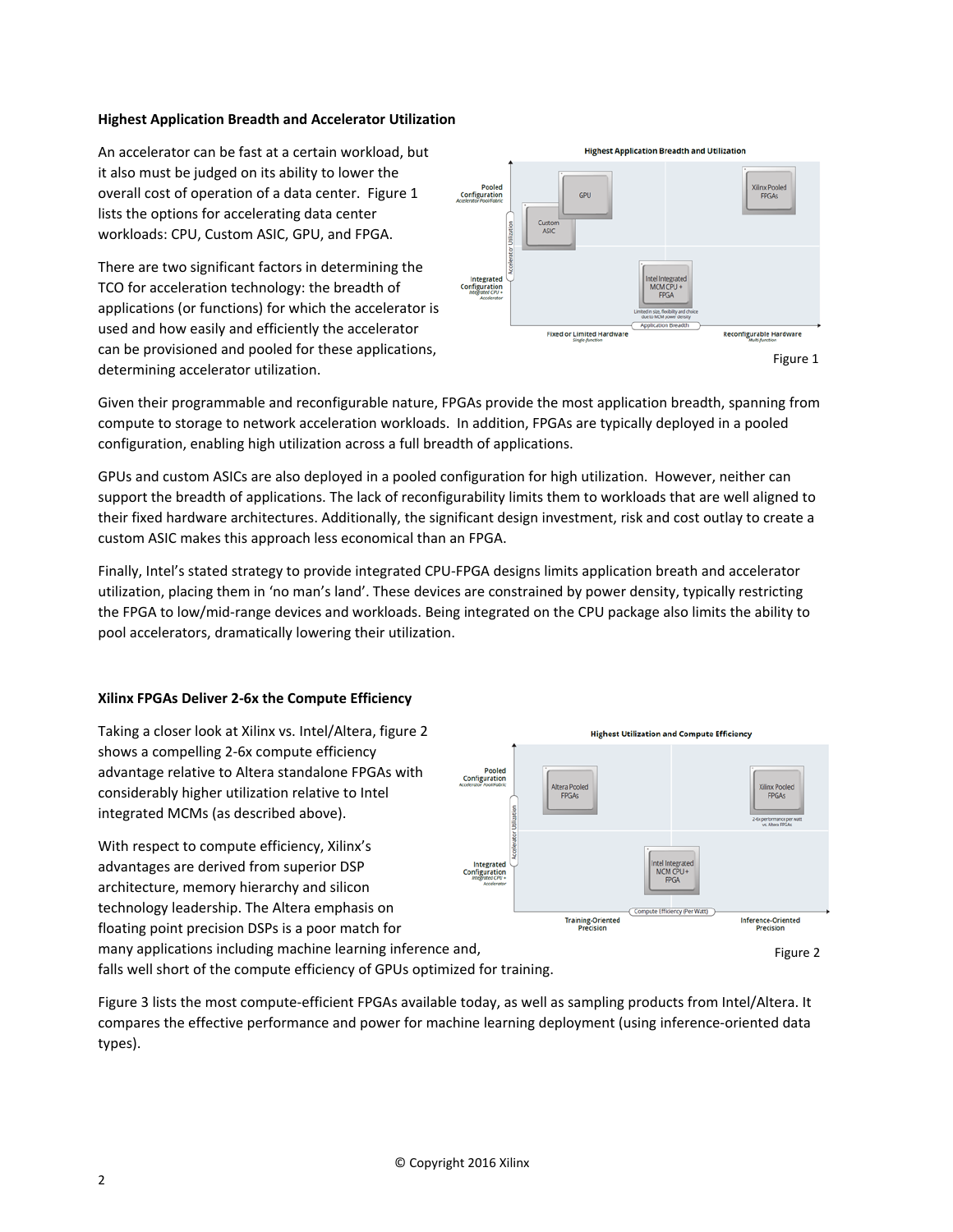| <b>Shipping</b> |                    | <b>TOPs</b>  | Power  | GOPs/W  | <b>Efficiency</b> |
|-----------------|--------------------|--------------|--------|---------|-------------------|
| Xilinx          | VU <sub>13</sub> P | 19.3         | 66     | 292     | 6x                |
| Xilinx          | VU <sub>9</sub> P  | 11.1         | 48     | 231     | 5x                |
| Xilinx          | <b>KU115</b>       | 9.2          | 51     | 180     | 4x                |
| Altera          | Arria10            | 2.4          | 51     | 47      | 1x                |
|                 |                    |              |        |         |                   |
| <b>Sampling</b> |                    | <b>TOPs</b>  | Power  | GOPs/W  | <b>Efficiency</b> |
| Altera          | Stratix10          | $8.3 - 16.6$ | 76-122 | 109-136 | $2-3x$            |

Comparison of lowest power product variants selected for maximum inference efficiency. Effective TeraOps / second for machine learning inference, using 8bit integer data types. Assumes 90% DSP utilization, 80% active cycle for all FPGAs. Stratix10 is an estimated range based on today's DSP clocks and Intel projected peak. Source: *Public Intel/Altera and Xilinx product specifications and presentations.*

Today, Xilinx products are up to 6x more efficient and 8x higher performance in TeraOps (TOPs). Sampling products from Altera are specified at 2‐3x lower compute efficiency relative to Xilinx FPGAs for machine learning inference. This significant gap in compute efficiency is derived from three advantages:

- 1. Xilinx's DSP architecture optimized for reduced precision integer computations, critical for applications such as machine learning inference.
- 2. Xilinx's superior on-chip memory hierarchy comprised of distributed RAM, Block RAM, and UltraRAM, a flexible larger capacity block that can be cascaded to create large on chip memories.
- 3. Xilinx's greater than one year lead in product availability of high end FPGAs at advanced process nodes.

# **Reconfigurable Acceleration Stack: Fastest Path to Development and Deployment**

Programmability and reconfigurability make Xilinx FPGAs the most cost effective and most agile of accelerators for cloud service providers. Designed for cloud scale applications, the FPGA‐powered Xilinx® Reconfigurable Acceleration Stack includes libraries, framework integrations, developer boards, and OpenStack support.

The stack provides the fastest path to realize 40x better compute efficiency with Xilinx FPGAs compared to x86 server CPUs and up to six times the compute efficiency Machine Learning over competitive FPGAs. Using dynamic reconfiguration, Xilinx enables silicon optimization for the broadest set of performance‐demanding workloads Transcoding including machine learning, data analytics, and video transcoding. These Data Analytics workload optimizations can be done in milliseconds by swapping in the most optimal design bitstream. Networking Storage The Xilinx Reconfigurable Acceleration Stack includes math libraries designed for cloud computing workloads, application libraries integrated with major frameworks, such as Caffe for machine OpenStack learning, a PCIe®‐based development board and reference design for high density servers, and an OpenStack support package d<br>I Libraris making Xilinx FPGA‐based accelerators easy to provision and manage. **EPGA** FOGA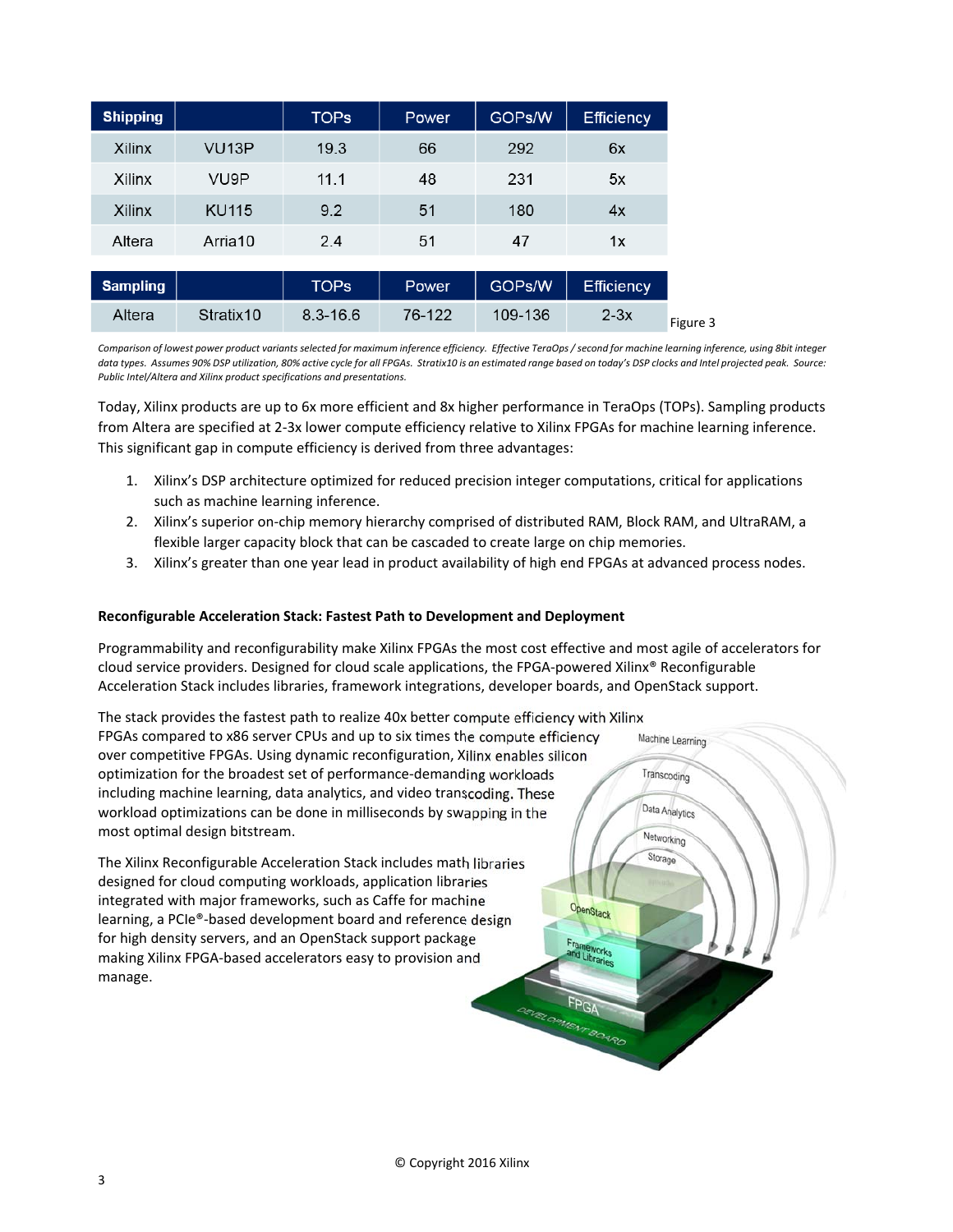

Xilinx Reconfigurable Acceleration Stack

# **Frameworks and OpenStack Support**

- **OpenStack** Xilinx offers OpenStack support package making Xilinx FPGA‐based accelerators easy to provision and manage. The package is available from Xilinx today and will be distributed in the upcoming OpenStack Ocata release in Q1 2017. OpenStack is a free and open‐source software platform for cloud computing, mostly deployed as an infrastructure‐as‐a‐service (IaaS). The software platform consists of interrelated components that control diverse, multi‐vendor hardware pools of processing, storage, and networking resources throughout a data center.
- **Caffe** Xilinx supports the Caffe deep learning framework, including compilation with the DNN application library. Caffe is a deep learning framework made with expression, speed, and modularity in mind. It is developed by the Berkeley Vision and Learning Center (BVLC) and by community contributors. Xilinx expects to support other major frameworks, including Tenserflow, starting in the first half of 2017.
- **FFmpeg** Xilinx supports the FFmpeg multimedia framework, including integrated support for HEVC encode and decode. FFmpeg is the leading multimedia framework, able to decode, encode, transcode, mux, demux, stream, filter and play pretty much anything that humans and machines have created.
- **SQL –** Xilinx enables SQL or NoSQL database acceleration with SQL libraries that accelerate data movement and kernel computation. SQL is used to communicate with a database and is the standard language for relational database management systems.

# **Libraries**

- **DNN** Deep Neural Network (DNN) library from Xilinx is a highly optimized library for building deep learning inference applications. It is designed for maximum compute efficiency at 16‐bit and 8‐bit integer data types.
- **GEMM** General Matrix Multiply (GEMM) library, based on the level‐3 Basic Linear Algebra Subprograms (BLAS), from Xilinx delivers optimized performance at 16‐bit and 8‐bit integer data types and supports any matrices of any size.
- **HEVC Decoder & Encoder** HEVC/H.265 is the latest video compression standard coming out of the MPEG and ITU standards bodies. It is the successor to H.264 and offers up to 50% bandwidth reduction. Xilinx provides two encoders – a high quality, real‐time and flexible encoder to address the majority of video data center workloads and an alternate for non‐camera generated content. The decoder supports all the applications for both encoders.
- **Data Mover (SQL)** The SQL data mover library makes it easy to accelerate data analytics workloads with a Xilinx FPGA. The data mover library orchestrates standard connections to SQL